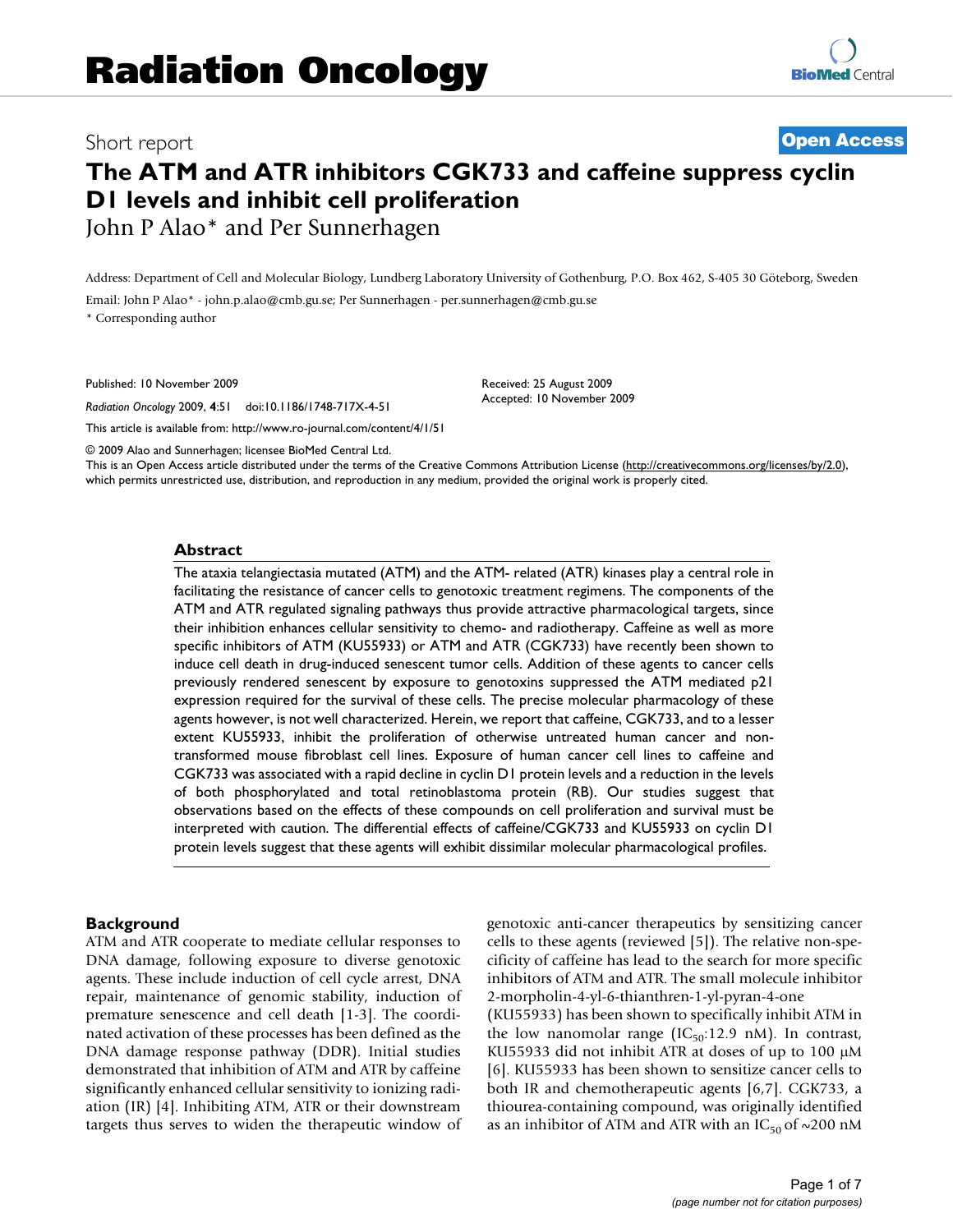towards both kinases [8]. This study was subsequently retracted, leaving the precise molecular pharmacology of this compound unclear. Additional studies suggest however, that CGK733 inhibits ATM and ATR [9-12]. More recently, caffeine, CGK733 and KU55933 have been shown to induce cell death in prematurely senescent breast cancer cells [13]. The induction of premature senescence by genotoxic agents contributes to drug sensitivity and is primarily (but not solely) dependent on p53 induced p21 expression [14,15]. Cancer cells that have undergone drug-induced premature senescence are less sensitive to pro-apoptotic signaling and can re-enter the cell cycle [16-20]. The study by Crescenzi *et al*. [13] suggests that ATM is required for the maintenance of the premature senescent phenotype and hence the survival of cancer cells exposed to genotoxins. Combining ATM and/ or ATR inhibitors with genotoxins may thus further enhance the cytotoxicity of these agents, by preventing drug induced senescence as a therapeutic outcome [13]. The molecular pharmacology of inhibitors like CGK733 and KU55933 will require further characterization. ATR unlike ATM regulates cell cycle progression in the absence of DNA damage and is required for the viability of proliferating human and mouse cells [1]. Inhibitors that target both ATM and ATR are thus likely to exhibit pharmacological profiles that are distinct from ATM selective inhibitors. It is also likely, that the genetic make up of a particular subset of cancer cells influences their relative sensitivity to ATM and/or ATR inhibitors [21,22].

### **Methods**

#### *Reagents*

Stock solutions of caffeine (100 mM in water) (Sigma Aldrich, Stockholm, Sweden), CGK733 (20 mM) and KU55933 (10 mM) (Calbiochem, VWR International AB, Stockholm, Sweden) dissolved in dimethyl sulphoxide (DMSO) were stored at -20°C. Lithium Chloride (40 mM) (Sigma-Aldrich) was dissolved in sterile distilled water and stored at 4°C. The proteasome inhibitor MG132 (50 mM) (Sigma- Aldrich) was dissolved in DMSO and stored at -20°C. Caspase inhibitor I (40 mM) (Z-VAD (OMe)-FMK (Calbiochem) was dissolved in DMSO and stored at -20°C. Monoclonal antibodies raised against cyclin D1 (DCS-6) (Santa Cruz Biotechnology, Santa Cruz, CA), RB (G3-245) (Becton Dickinson AB, Stockholm, Sweden), α- Tubulin (Sigma- Aldrich), and Hsp60 (Abcam, Cambridge, United Kingdom) were used.

#### *Cell culture*

LNCaP, MCF-7, MDA-MB436 and T47D cells were cultured in RPMI 1640 supplemented with 10%  $(v/v)$  fetal calf serum, 2 mM L-glutamine, 100 units/ml penicillin and 100 μg/ml streptomycin at 37°C in humidified 5%  $CO<sub>2</sub>$ . HCT116 and BALB/c 3T3 cells were cultured in Dulbecco's modified eagle medium (DMEM) supplemented

with 10% (v/v) fetal calf serum, 2 mM L-glutamine, 100 units/ml penicillin and 100 μg/ml streptomycin at 37°C in humidified 5%  $CO<sub>2</sub>$ .

#### *Cell proliferation assay*

Cells were seeded in 96-well plates at a predetermined optimal cell density to ensure exponential growth for duration of the assay. After a 24 h preincubation, growth medium was replaced with experimental medium containing the appropriate drug concentrations or  $0.1\%$  (v/v) vehicle control. After a 48 h incubation, cell proliferation was estimated using the sulforhodamine B colorimetric assay [23] and expressed as the mean  $\pm$  SE for six replicates as a percentage of vehicle control (taken as 100%). Experiments were performed independently at least three times. Statistical analyses were performed using a two-tailed Student's *t* test. P < 0.05 was considered to be statistically significant.

#### *Immunoblotting*

Cells treated as indicated were harvested in 5 ml of medium, pelleted by centrifugation (1,600 rpm for 5 min at 4°C), washed twice with ice-cold phosphate buffered saline (PBS) and lysed in ice-cold HEPES buffer [50 mM HEPES (pH 7.5), 10 mM NaCl, 5 mM  $MgCl<sub>2</sub>$ , 1 mM EDTA, 10% (v/v) glycerol, 1% (v/v) Triton X-100 and a cocktail of protease inhibitors (Roche Diagnostics Scandinavia AB, Bromma, Sweden)] on ice for 30 min. Lysates were clarified by centrifugation (13,000 rpm for 15 min at  $4^{\circ}$ C) and the supernatants then either analyzed immediately or stored at -80°C. Equivalent amounts of protein (20 - 50 μg) from total cell lysates were resolved by SDS-PAGE and transferred onto 'nitrocellulose membranes. Membranes were blocked in blocking buffer [5% (w/v) nonfat dried milk, 150 mM NaCl, 10 mM Tris (pH 8.0) and 0.05% (v/ v) Tween 20]. Proteins were detected by incubation with primary antibodies at appropriate dilutions in blocking buffer overnight at 4°C. Blots were then incubated at room temperature with horseradish peroxidase-conjugated secondary antibody. Bands were visualized by enhanced chemiluminescence (Supersignal West Pico; Pierce, Nordic Biolabs AB, Täby, Sweden) followed by exposure to autoradiography film (General Electric Bio-Sciences, Uppsala, Sweden).

#### *Immunofluorescence microscopy*

MCF-7 cells were grown on sterile glass coverslips in 6 well plates to 80% confluence in media before being washed three times in PBS. Cells were fixed in 4% formaldehyde/PBS at room temperature for 10 minutes. Coverslips were washed twice in PBS and permeabilized in 0.2% Triton X100/PBS for 15 minutes. Following another three washes in PBS, coverslips were blocked in 3% bovine serum albumen (BSA)/PBS at room temperature for 30 min. Antibodies to Cyclin D1 (DCS-6) (Santa Cruz) (1:50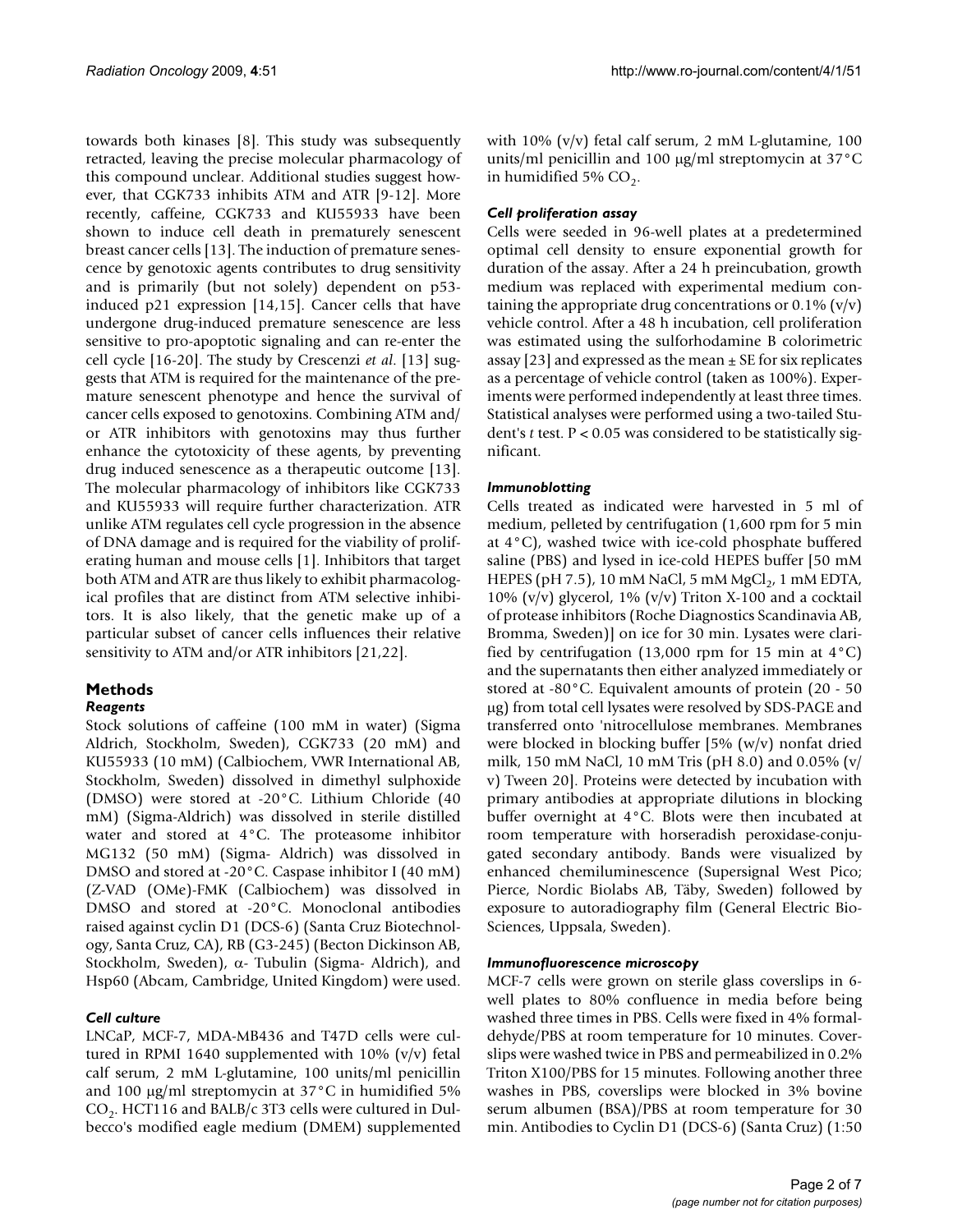dilution) were applied in 3% BSA/PBS medium overnight. Cells were washed then washed 3 times in PBS, and incubated with a rhodamine (TRITC)- conjugated goat antimouse secondary antibody (1:200) (Jackson Immunoresearch, Fisher Scientific AB, Gothenburg, Sweden) at room temperature for 1 h. After a final 3 washes, coverslips were mounted on glass slides with Vectorshield containing 4', 6'-diamidino-2-phenylindole(DAPI) (Vector Laboratories Ltd., Peterborough, United Kingdom). Images were obtained with a Zeiss AxioCam on a Zeiss Axioplan 2 microscope with a 100 × objective using the appropriate filter sets.

#### **Results**

In this work, we observe that CGK733 induces the loss of cyclin D1 via the ubiquitin- dependent proteasomal degradation pathway in MCF-7 and T47D breast cancer cell lines. Culture of MCF-7 breast cancer cells with 10 μM CGK733 induced a detectable decline of cyclin D1 levels within 2 h of exposure, and this effect was maximal between 4 and 6 h after exposure (Figure 1A). CGK733 induced the loss of cyclin D1 expression at concentrations as low as 5 μM and this activity was maximal at 10 to 20 μM (Figure 1B). CGK733 similarly induced loss of cyclin D1 protein in T47D cells at these concentrations (Figure 1C). The phosphorylation of cyclin D1 residue threonine 286 (T286) by GSK3β greatly enhances its degradation by the ubiquitin- 26S proteasome pathway. Several agents that induce cyclin D1 ablation have been shown to do so in a GSK3β dependent manner [24]. The CGK733 induced attenuation of cyclin D1 levels was inhibited by the 26S proteasome inhibitor MG132 but not the GSK3β inhibitor lithium chloride (LiCl) in MCF-7 and T47D cells (Figure 1D and 1E). CGK733 thus induces the loss of cyclin D1 protein via the ubiquitin- 26S proteasome pathway independently of GSK3β mediated T286 phosphorylation. GSK3β regulates cyclin D1 stability by facilitating its CRM1-dependent nuclear export and subsequent degradation within the cytoplasm [25,26]. Accordingly, CGK733 did not affect the subcellular localization of cyclin D1 (Figure 1F). CGK733 also induced ubiquitindependent loss of cyclin D1 in LNCaP prostate cancer cells (Figure 1G), indicating that this effect is not breast cancer specific. We also observed that caffeine induced the ubiquitin- dependent loss of cyclin D1 in MCF-7 cells (Figure 1H). In contrast, KU55933 did not affect cyclin D1 stability at the commonly used concentration of 10 μM for up to 24 h after exposure (Figure 1I). Cyclin D1 forms active kinase complexes with cyclin dependent kinase 4 (CDK4) or CDK6 that phosphorylate and hence inactivate the retinoblastoma tumor suppressor protein (RB) (reviewed in [27]). Caffeine and CGK733 but not KU55933 induced a significant decline in the levels of both phosphorylated and total RB protein levels in MCF-7 cells (Figure 1I and 1J).

Cyclin D1 activity is required for G1- S phase progression and the regulation of its expression and/or stability is often deregulated in cancer cells (reviewed in [24]). Previously, we demonstrated that cyclin D1 is essential for the proliferation of MCF-7 cancer cells [28]. We thus investigated the effect of caffeine, CGK733 and KU55933 on the proliferation of a panel of human cancer cell lines derived from solid tumors. Various studies have used CGK733 at concentrations ranging from 0.6- 40 μM (Table 1). In our study, CGK733 inhibited proliferation of MCF-7 and T47D estrogen receptor (ER) positive breast cancer cells, MDA-MB436 ER negative breast cancer cells, LnCap prostate cancer cells and HCT116 colon cancer cells (Figure 2A). Furthermore, CGK733 also suppressed proliferation of non- transformed mouse BALB/c 3T3 embryonic fibroblast cells (Figure 2A). The CGK733-mediated inhibition of proliferation was dose dependent and significant at doses as low as 2.5 μM. Culture of MCF-7 and T47D cells with 5 mM caffeine inhibited cell proliferation to a similar degree as CGK733 (Figure 2B). KU55933 maximally inhibits cellular ATM kinase activity at 10 μM and was originally reported not to inhibit cell proliferation at this concentration [6]. KU55933 has been used at doses ranging from 1 to 40 μM (Table 1), and later studies suggested that some cell lines exhibit sensitivity to this inhibitor at concentrations between 10 and 20 μM [21]. We observed that KU55933 inhibited proliferation of MCF-7 and T47D cells at concentrations ranging from 10 to 30 μM (Figure 2B and 2C). The ability of caffeine and CGK733 to induce the loss of cyclin D1 expression is thus likely to enhance their anti-proliferative activity at high concentrations.

Crescenzi *et al* [13] recently reported that caffeine (1- 5 mM), CGK733 (10 - 20 μM) and KU55933 (20 - 40 μM) induced senescent cancer cells to undergo caspasedependent apoptosis. Our findings demonstrate, however, that these compounds inhibit the proliferation of otherwise untreated cancer and non- transformed cell lines (Figure 2). In contrast to that study however, pancaspase inhibition did not suppress the anti-proliferative effect of CGK733 on MCF-7 cells in our experiments (Figure 3A). Although the nuclei of CGK733 treated cells appeared condensed, we did not detect the nuclear fragmentation normally detected in apoptotic MCF-7 cells (Figure 3B) [13]. Caffeine, CGK733 and KU55933 may thus suppress proliferation of senescent and non- senescent cancer cells via different mechanisms.

#### **Discussion**

Small molecule selective inhibitors of ATM and/or ATR provide powerful tools for studies on the cellular functions of these kinases. Furthermore, these molecules may eventually be used alongside regular anti-cancer agents as chemo- and radiosensitizers (reviewed in [5]). In this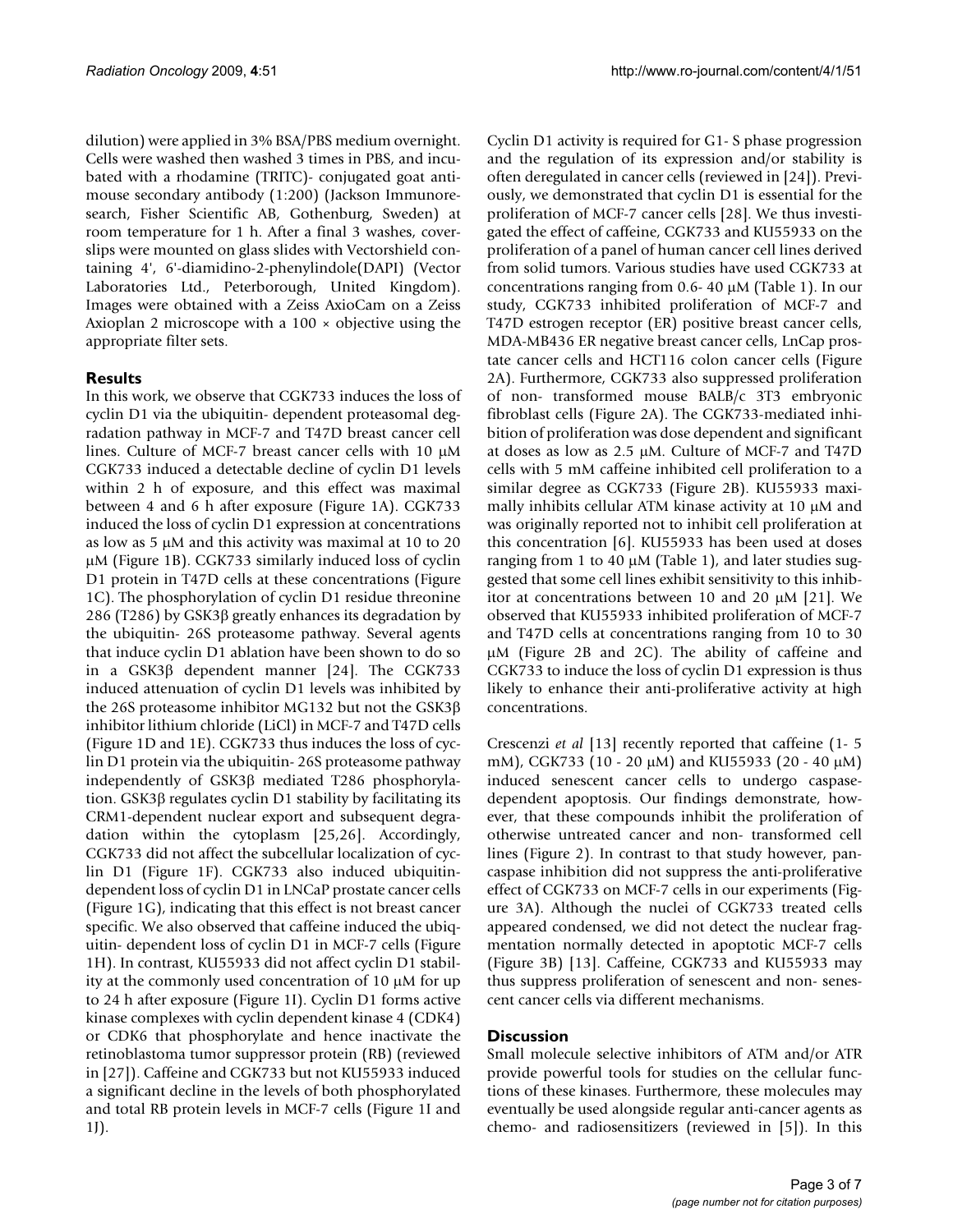

#### **Figure 1**

**Effect of CGK733, caffeine and KU55933 on cyclin D1 stability.** A. MCF-7 breast cancer cells were cultured with 10 μM CGK733 for the indicated times. Total lysates were resolved by SDS- PAGE and analyzed for cyclin D1 expression. Gel loading was monitored with an antibody raised against Hsp60. B. MCF-7 cells were cultured with the indicated concentrations of CGK733 for 6 h and analyzed as in A. C. T47D breast cancer cells were treated as in B. D. MCF-7 cells were incubated with 10 μM CGK733 alone or in the presence of 40 mM LiCl or 25 μM MG132 for 6 h and analyzed for cyclin D1 expression. Gel loading was monitored with an antibody directed against α- Tubulin. E. T47D cells were treated as in D. F. MCF-7 cells were grown on coverslips and treated with 10 μM CGK733 ± 25 μM MG132 for 6 h. Cyclin D1 expression was determined by indirect immunofluorescence microscopy as described in Materials and methods. Scale bar 10 μm. G. LnCap prostate cancer cells were treated and analyzed as in D. H. MCF-7 cells were cultured with 5 mM caffeine ± 25 μM MG132 for 6 h and analyzed as in D. I. MCF-7 cells were cultured in the presence of 5 mM caffeine, 10 μM CGK733 or 20 μM KU55933 for 24 h and analyzed for RB and cyclin D1 expression. J. MCF-7 cells were cultured with the indicated concentrations of CGK733 for 24 h and analyzed as in I.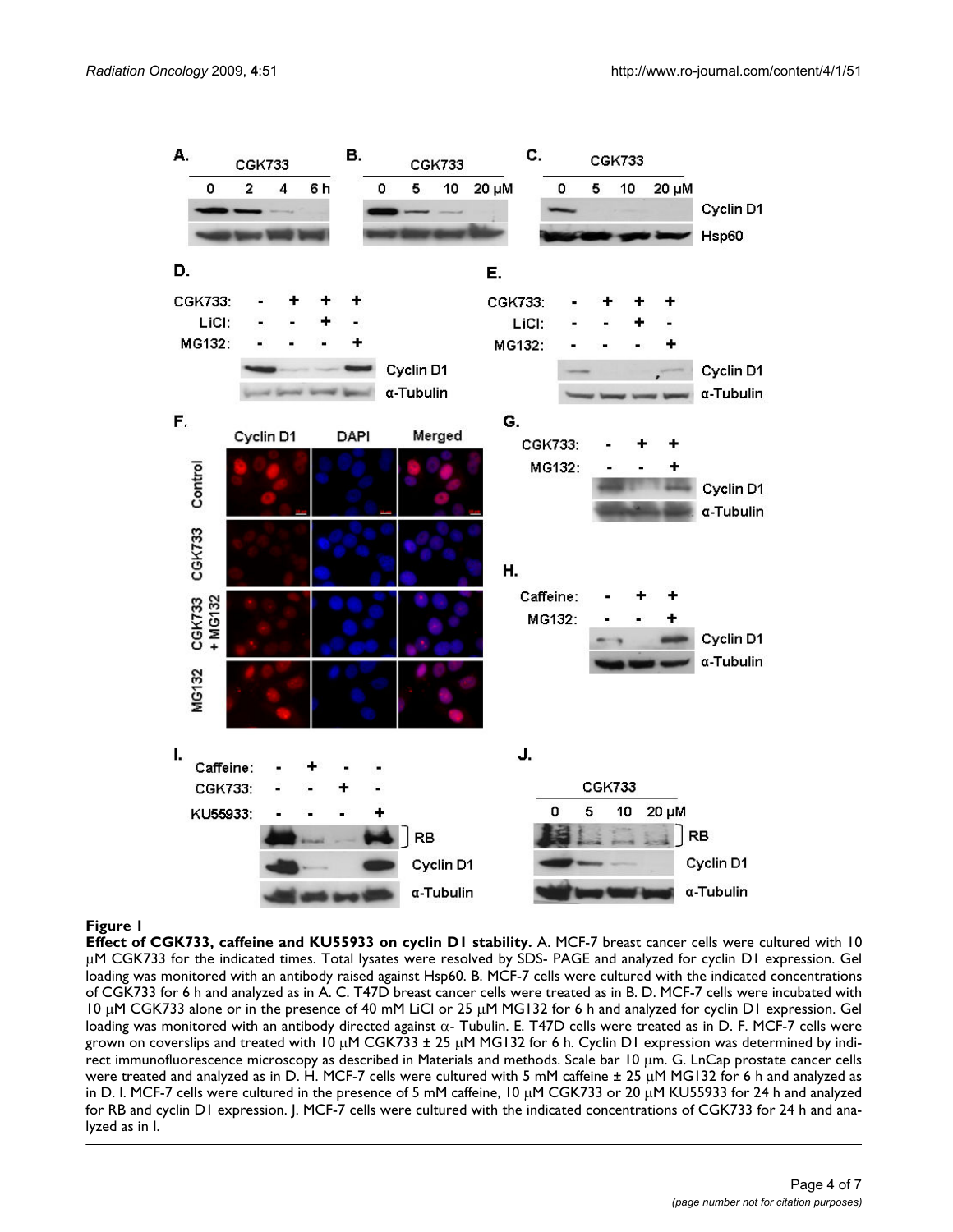![](_page_4_Figure_2.jpeg)

#### Figure 2

**Effect of CGK733, caffeine and KU55933 on cell proliferation**. **A**. MCF-7, T47D and MDA-MB436 breast cancer cells, LNCaP prostate cancer cells, HCT116 colon cancer cells and BALB/c 3T3 fibroblasts were cultured with the indicated doses of CGK733 for 48 h. Cell proliferation was measured as described in Materials and methods. Results represent the mean ± S.E. from three independent experiments. \*, *P* < 0.05, compared with control; \*\*, *P* < 0.005, compared with control. **B**. MCF-7 cells were cultured with the indicated doses of caffeine, CGK733 and KU55933 for 48 h. Cell proliferation was monitored as in A. Results represent the mean ± S.E. from three independent experiments. \*\*, *P* < 0.005, compared with control. **C**. T47D cells were cultured with the indicated doses of caffeine, CGK733 and KU55933 for 48 h. Cell proliferation was monitored as in A. Results represent the mean ± S.E. from three independent experiments. \*, *P* < 0.05, compared with control; \*\*, *P* < 0.005, compared with control.

#### **Table 1: Inhibitors of ATM and/or ATR**

| <b>Study</b>                  | Inhibitor/Concentration |                          |                          | Reference |
|-------------------------------|-------------------------|--------------------------|--------------------------|-----------|
|                               | Caffeine                | <b>CGK733</b>            | KU55933                  |           |
| Hickson et al., 2004          |                         |                          | $0.03 - 10 \mu M$        | [6]       |
| Cowell et al., 2005           |                         |                          | $1-20 \mu M$             | [7]       |
| Byrant and Helleday, 2006     | -                       | $\overline{\phantom{a}}$ | $2-20 \mu M$             | [21]      |
| Nakai-Murakami et al., 2007   |                         |                          | ∣mM                      | $[32]$    |
| Al-Minawi et al., 2008        | 2mM                     | $10 \mu M$               | $\overline{\phantom{0}}$ | [33]      |
| Yamauchi et al., 2008         |                         | $\,$                     | $10 \mu M$               | [34]      |
| Cruet-Hennequart et al., 2008 |                         | $10 \mu M$               | $10 \mu M$               | [10]      |
| Goldstein et al., 2008        |                         | $0.6 \mu M$              | $\overline{\phantom{0}}$ | [H]       |
| Crescenzi et al., 2008        | $1-5$ mM                | 10-20 µM                 | 20-40 µM                 | [13]      |
| Bhattacharya et al., 2008     |                         | $20 \mu M$               |                          | [9]       |

Selected studies involving the exposure of mammalian cell lines to the ATM and/or ATR inhibitors caffeine, CGK733 and KU55933.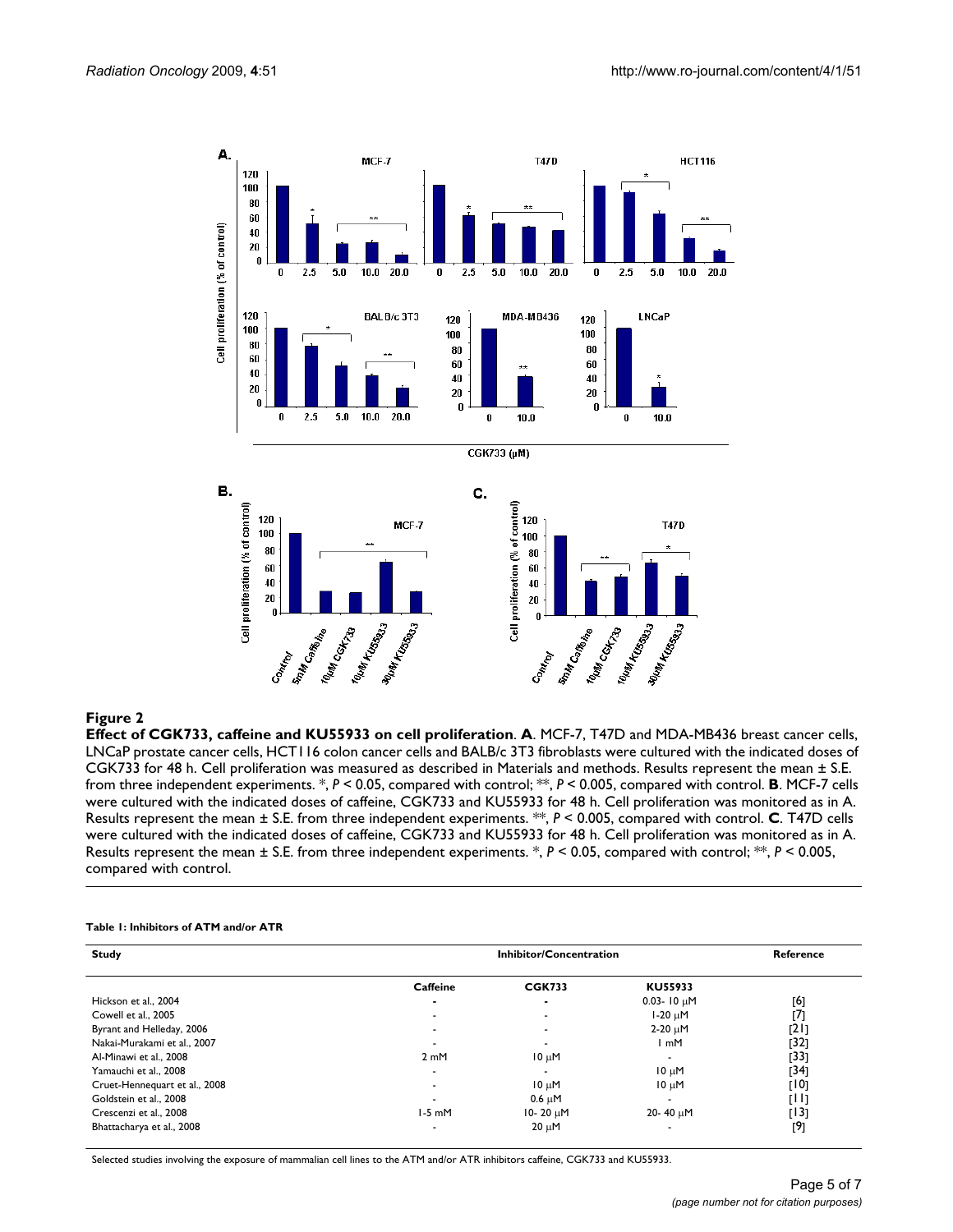![](_page_5_Figure_2.jpeg)

#### Figure 3

**Caspase independent inhibition of CGK733 on MCF-7 proliferation**. **A**. Cells were cultured with the indicated doses of CGK733  $\pm$  pan- caspase inhibitor z-VAD-fmk (40 μM) for 48 h. Cell proliferation was measured as described in Materials and methods. Results represent the mean ± S.E. from three independent experiments. **B**. MCF-7 cells were grown on coverslips and treated with 10 μM CGK733 or 10 μM KU55933 for 48 h. Cells were fixed and stained with DAPI as described in Materials and methods. White arrows denote condensed nuclei. Scale bar 10 μm.

study, we have observed that in contrast to the ATM selective inhibitor KU55933, ATM/ATR dual inhibitors such as caffeine and CGK733 can suppress cyclin D1 levels in cancer cell lines. A recent study suggests that mitogen-activated cyclin D1 expression is required for the induction of premature senescence [29]. Interestingly, cyclin D1 expression is elevated in cells that have been induced to undergo premature senescence [30]. The function of cyclin D1 in this non-dividing cell population has not been determined. Our findings show that single and dual ATM/ ATR kinase inhibitors are not interchangeable and may thus differentially influence cell fate in a cell type and context dependent manner. KU55933 has been shown to enhance the radiosensitivity of cancer cells [6] but the impact of senescence suppression on this sensitizing effect remains unclear. Future studies will address how the effect(s) of caffeine and CGK733 on cyclin D1 expression,

in turn impact on their chemo- and radiosensitizing properties. It remains unclear if the decline in cyclin D1 levels results from ATR inhibition, the inhibition of both ATM and ATR, or from the inhibition of an unknown target. It should be noted however, that the siRNA-mediated knockdown of ATR induced cyclin D1 accumulation in NIH 3T3 cells [31]. It is also conceivable, that the antiproliferative effects of ATM/ATR inhibitors observed at high does may result from off- target effects. It remains to be determined, if these agents exert cytotoxic effects on senescent cancer cells at lower doses [13]. Observations on cancer cell proliferation and survival based on the use of ATM/ATR inhibitors should thus be interpreted with caution.

#### **Competing interests**

The authors declare that they have no competing interests.

#### **Authors' contributions**

JPA and PS conceived and designed the study. JPA performed the experiments. JPA and PS analyzed and interpreted the data. JPA and PS drafted and wrote the manuscript.

#### **Acknowledgements**

JPA is the recipient of an EMBO Long Term Fellowship. This work was supported by the Swedish Cancer Fund (07-0759), the Chemical Biology Platform at the University of Gothenburg, Assar Gabrielsson Cancer Fund (FB07-32) and MedCoast Scandinavia. We kindly thank Dr. Hayley Whitaker for the LNCaP cells. We also thank Prof. Jeanette Nilsson, Prof. Peter Carlsson, Dr. Marie Kannius-Janson and Ali Moussavi for the HCT116, T47D and MDA-MB436 cells. We also thank Prof. Julie Grantham and Karen Brackley for the BALB/c 3T3 cells and their technical support.

#### **References**

- 1. Cimprich KA, Cortez D: **[ATR: an essential regulator of genome](http://www.ncbi.nlm.nih.gov/entrez/query.fcgi?cmd=Retrieve&db=PubMed&dopt=Abstract&list_uids=18594563) [integrity.](http://www.ncbi.nlm.nih.gov/entrez/query.fcgi?cmd=Retrieve&db=PubMed&dopt=Abstract&list_uids=18594563)** *Nat Rev Mol Cell Biol* 2008, **9:**616-627.
- 2. Lavin MF: **[Ataxia-telangiectasia: from a rare disorder to a par](http://www.ncbi.nlm.nih.gov/entrez/query.fcgi?cmd=Retrieve&db=PubMed&dopt=Abstract&list_uids=18813293)[adigm for cell signalling and cancer.](http://www.ncbi.nlm.nih.gov/entrez/query.fcgi?cmd=Retrieve&db=PubMed&dopt=Abstract&list_uids=18813293)** *Nat Rev Mol Cell Biol* 2008, **9:**759-769.
- 3. Zhou BB, Bartek J: **[Targeting the checkpoint kinases: chemo](http://www.ncbi.nlm.nih.gov/entrez/query.fcgi?cmd=Retrieve&db=PubMed&dopt=Abstract&list_uids=14993903)[sensitization versus chemoprotection.](http://www.ncbi.nlm.nih.gov/entrez/query.fcgi?cmd=Retrieve&db=PubMed&dopt=Abstract&list_uids=14993903)** *Nat Rev Cancer* 2004, **4:**216-225.
- 4. Sarkaria JN, Eshleman JS: **[ATM as a target for novel radiosensi](http://www.ncbi.nlm.nih.gov/entrez/query.fcgi?cmd=Retrieve&db=PubMed&dopt=Abstract&list_uids=11677656)[tizers.](http://www.ncbi.nlm.nih.gov/entrez/query.fcgi?cmd=Retrieve&db=PubMed&dopt=Abstract&list_uids=11677656)** *Semin Radiat Oncol* 2001, **11:**316-327.
- 5. Alao JP: **The ATM regulated DNA damage response pathway as a chemo- and radiosensitization target.** *Expert Opinion on Drug Discovery* 2009, **4:**495-505.
- 6. Hickson I, Zhao Y, Richardson CJ, Green SJ, Martin NM, Orr AI, Reaper PM, Jackson SP, Curtin NJ, Smith GC: **[Identification and](http://www.ncbi.nlm.nih.gov/entrez/query.fcgi?cmd=Retrieve&db=PubMed&dopt=Abstract&list_uids=15604286) [characterization of a novel and specific inhibitor of the](http://www.ncbi.nlm.nih.gov/entrez/query.fcgi?cmd=Retrieve&db=PubMed&dopt=Abstract&list_uids=15604286) [ataxia-telangiectasia mutated kinase ATM.](http://www.ncbi.nlm.nih.gov/entrez/query.fcgi?cmd=Retrieve&db=PubMed&dopt=Abstract&list_uids=15604286)** *Cancer Res* 2004, **64:**9152-9159.
- 7. Cowell IG, Durkacz BW, Tilby MJ: **[Sensitization of breast carci](http://www.ncbi.nlm.nih.gov/entrez/query.fcgi?cmd=Retrieve&db=PubMed&dopt=Abstract&list_uids=16293233)[noma cells to ionizing radiation by small molecule inhibitors](http://www.ncbi.nlm.nih.gov/entrez/query.fcgi?cmd=Retrieve&db=PubMed&dopt=Abstract&list_uids=16293233) of DNA-dependent protein kinase and ataxia telangiectsia [mutated.](http://www.ncbi.nlm.nih.gov/entrez/query.fcgi?cmd=Retrieve&db=PubMed&dopt=Abstract&list_uids=16293233)** *Biochem Pharmacol* 2005, **71:**13-20.
- 8. Won J, Kim M, Kim N, Ahn JH, Lee WG, Kim SS, Chang KY, Yi YW, Kim TK: **[Small molecule-based reversible reprogramming of](http://www.ncbi.nlm.nih.gov/entrez/query.fcgi?cmd=Retrieve&db=PubMed&dopt=Abstract&list_uids=16767085) [cellular lifespan.](http://www.ncbi.nlm.nih.gov/entrez/query.fcgi?cmd=Retrieve&db=PubMed&dopt=Abstract&list_uids=16767085)** *Nat Chem Biol* 2006, **2:**369-374.
- 9. Bhattacharya S, Ray RM, Johnson LR: **[Role of polyamines in p53](http://www.ncbi.nlm.nih.gov/entrez/query.fcgi?cmd=Retrieve&db=PubMed&dopt=Abstract&list_uids=19136059) [dependent apoptosis of intestinal epithelial cells.](http://www.ncbi.nlm.nih.gov/entrez/query.fcgi?cmd=Retrieve&db=PubMed&dopt=Abstract&list_uids=19136059)** *Cell Signal* 2009, **21:**509-522.